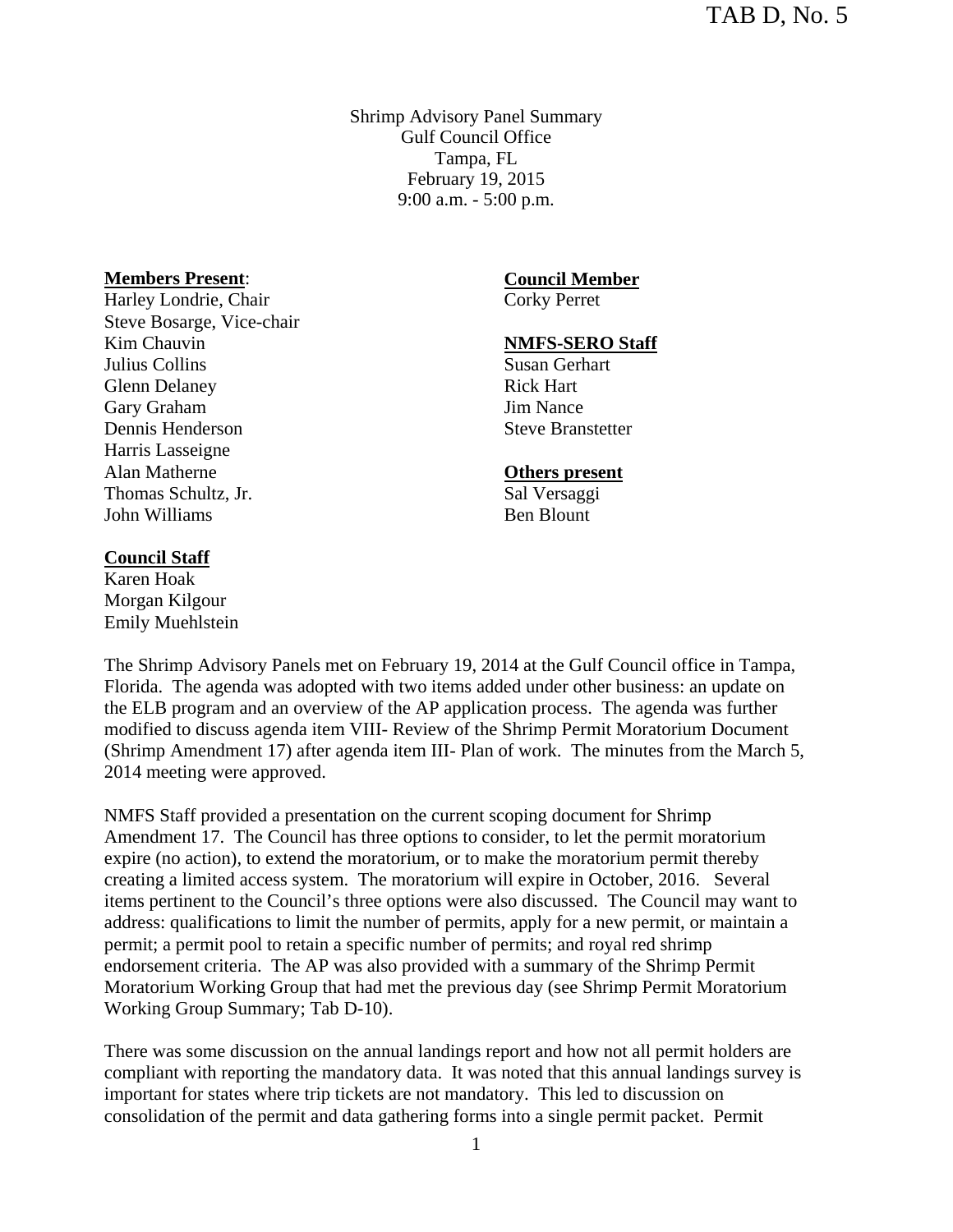renewals are sent out on the permit holder's birthday. The timing of the economic and landings data is so that the previous year is collected in a timely fashion. Currently, there are efforts to better link the mandatory data requests to the permit renewal process.

An AP member presented information about shrimp permits, CPUE, catch and effort from 2000-2014. The effort was generated from the electronic logbook (ELB) data; landings were from the Gulf Shrimp Survey (GSS) data. There was discussion on removing the number of permits that are not landings shrimp and that the number of current permits would continue to decrease until the Council takes action on the Shrimp Amendment 17. The number of latent permits that have persisted over time needs to be investigated. It was reviewed that overcapacity of the shrimp fishery prompted the development of Shrimp Amendment 13, and that the moratorium established by this amendment prevented re-entry into the fishery. The AP was concerned with a reduction in the fleet allowing for an increase in foreign fishing. There AP preferred maintaining the number of permits at the current level.

The AP was concerned with the future of the fishery. Currently, building a new boat is cost prohibitive. The AP discussed how vessels are classified and the process for replacing boats. There was concern that the fleet would continue to shrink because of vessel age. The AP was also concerned about upcoming USCG regulations regarding fishing vessels. The cost of classifying a new vessel and more rigid regulations, along with the economic status of the shrimp fishery all cause concern about the future of the shrimp fishery. With an ageing fleet and no new vessels entering the fishery, the AP was concerned with the loss of infrastructure to support the fishery.

The AP discussed the following motion at length. There was considerable discussion on who should be allowed to apply for a shrimping permit and what the vessel qualifications should be. It was clarified that the current permit fee of 25 would still be in effect and there was concern that people would buy permits based on speculation. To avoid this, the AP discussed qualifications for obtaining a permit. The AP discussed in great detail a length requirement but was unable to determine a length requirement without information about the current makeup of permit holder vessel lengths. There was discussion on the requiring landings to maintain a permit, but this wasn't received well by the AP. The overall decision from the group was to not determine a length but to leave the length provision for further review.

# **The Shrimp AP recommends: That the current requirements of the shrimp permit moratorium remain in effect until October 26, 2026, except that-**

**1) Any shrimp permit that-** 

**-Was valid or renewable as of December 31, 2014, and -Is not renewed before the close of the 1 year period after the expiration date of that permit** 

**Shall not permanently expire and shall instead be held by the NMFS in the "Gulf Shrimp Permit Reserve"** 

**2) NMFS shall reactivate and issue any permit in the Gulf Shrimp Permit Reserve upon the receipt of a qualified application and payment of the applicable fee on a first come, first served basis**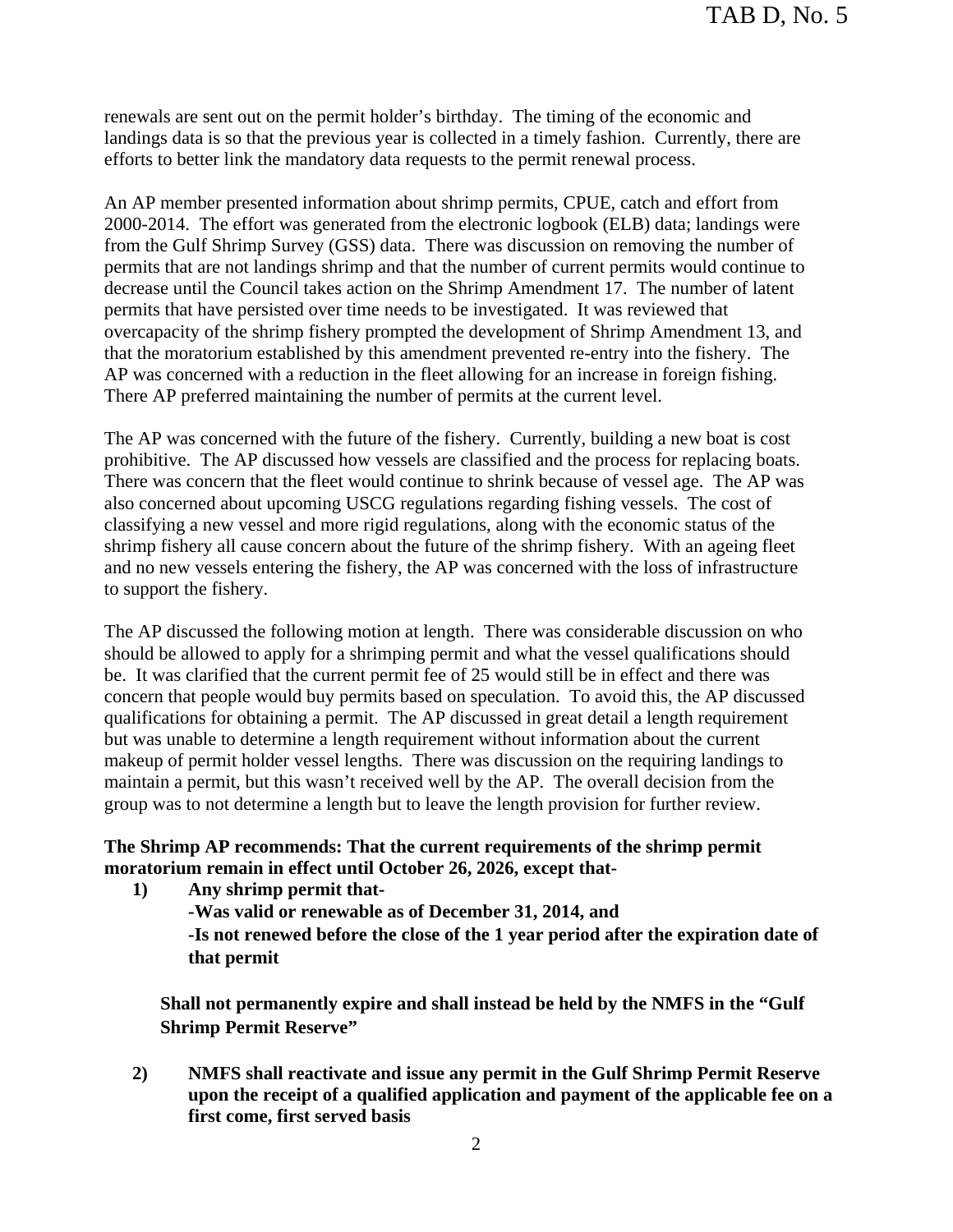# **3) To be qualified, an application must meet the following criteria: -Applicant qualifications: must be a US citizen or US corporation -Vessel qualifications: vessel to which permit is attached must be no less than X ft. registered length**

## **Motion carried with no opposition.**

There was discussion about including the above motion in the scoping document. Staff informed the AP that this is not typically how the scoping process works. Staff advised that the motion that was made previously would be more appropriate for an options paper.

# **The Shrimp AP recommends: To request the Council include the prior motion, as adopted by the AP, recommending Amendment 17 measures in the public scoping document.**

# **Motion carried with no opposition.**

The AP was presented with an overview of the Texas Closure. Brown shrimp and white shrimp catch were below average for Texas and Louisiana in 2014, and there were some changes in the shrimp landings distribution in Texas ports. There was a request to have the number of permits in each state be provided to the AP. Overall, there has been a ~17% increase in pounds landed because of the closure.

# **The Shrimp AP recommends: To continue the 200 mile Texas closure**

## **Motion carried with no opposition.**

The AP was updated on the status of Shrimp Amendment 16 which has been submitted to NMFS and is in the rulemaking stage.

The AP was informed of the working group results from the Penaeid Shrimp MSY working group. The stock synthesis model output proxies for MSY and  $F_{\text{msy}}$  for penaeid shrimp developed by Rick Hart were recommended and presented. For pink shrimp, the annual  $MSY$  and  $F_{\text{msy}}$  are calculated by multiplying the monthly MSY by twelve. The brown shrimp model is an annual model with seasons and generates an annual MSY and an annual F<sub>msy</sub>, so no multiplication factor was used. For white shrimp, MSY and F<sub>msy</sub> had to be adjusted to compensate for spawning and recruitment cycles throughout the year. The MSY and  $F_{\text{msy}}$ were multiplied by 12 to get an annual MSY and an annual  $F_{\text{msy}}$ . For all three penaeid shrimp stocks, the fishery is currently operating well below MSY and  $F_{\text{msy}}$ . In discussion, it was clarified that these values were for Gulf of Mexico shrimp only. Staff also presented potential actions and alternatives that will be presented to the Council if the SSC approves the working group recommendations. It was clarified that the current status of the fishery is unknown, as previously overfished and overfishing definitions are based upon a model that is no longer used. The AP was hesitant to make recommendations as the SSC has not yet approved the MSY working group recommendations. There was clarification that according past amendments OY was set equal to MSY.

## **Pending the outcome of the SSC meeting, the Shrimp AP recommends that the Council**